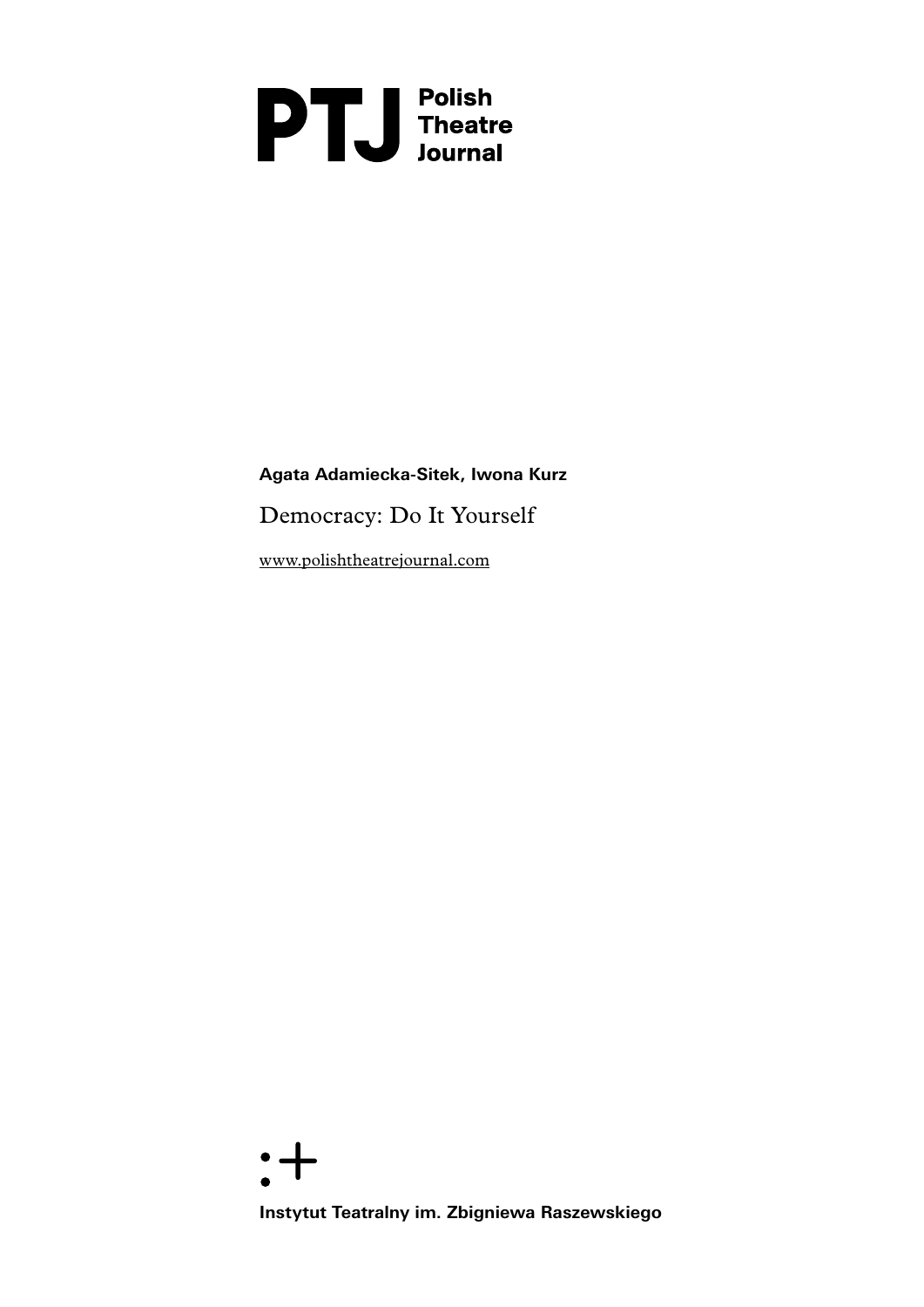# **Agata Adamiecka-Sitek, Iwona Kurz**

# Democracy: Do It Yourself

We are calling on all theatre people and all Polish citizens to collectively protest against violence in the public sphere, and to defend freedoms of speech, opinion and artistic expression.

# GOLGOTA PICNIC – Do It Yourself!

Let us reclaim the censored production and defend our threatened rights.<sup>1</sup>

# **The Event**

In preparation for the twenty-fourth edition of the Malta Festival Poznań (9–28 June 2014), which has been an important survey of public and engaged theatre in post-transformation Poland, the Argentinian playwright and director Rodrigo García was selected as one of its curators. The Malta Festival's programme also announced that on 27 and 28 June, two performances of Garcia's play *Golgota Picnic* would take place. However, from as early as the end of May, protests organized by ultra-Catholic organizations were held, opposing the play and its planned performances. In Golgota Picnic (2011), García undertakes a critique of Western society, referring to the figure of Jesus Christ, who appears in a contemporary context. At the same time, Garcia enquires about the place of religion and the ethics of Christianity, as well as about the influence of organized religion in the world of today. The artist's use of the crucifixion theme, the nudity of actors 'wallowing in hamburgers', and lines uttered by the character of Jesus, were enough for not only right-wing and radical religious groups but also politicians and Church representatives to identify the show (never before staged in Poland) as obscene and blasphemous. Under the pressure of these attacks, the Malta Festival's founder and director, Michał Merczyński, cancelled the planned performances.

It wasn't the first time that *Golgota Picnic* aroused controversy and met with opposition. The biggest protests had been held in France, where in November and December 2011, first in Toulouse and subsequently in Paris, Catholic organizations demonstrated against performances of García's play. However, the performances weren't cancelled that time,

<sup>1</sup> From the statement published by the Zbigniew Raszewski Theatre Institute on the e-teatr.pl web portal on 23 June 2014.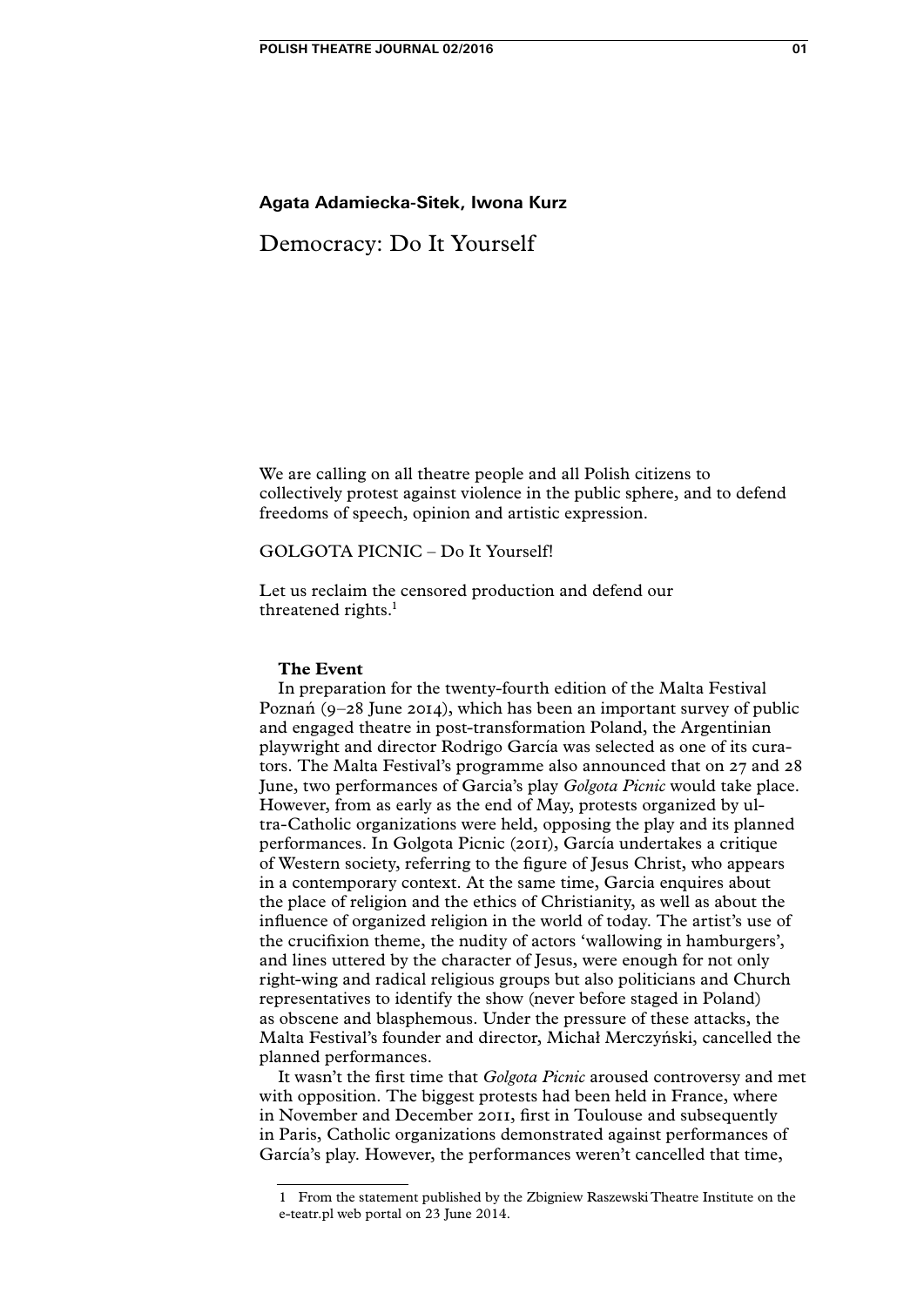although 'round table' talks were held between representatives of the protesters and the show's producers.

The cancellation of performances in Poznań, along with the reasons and consequences of that decision, were widely discussed in the immediate context of the event.<sup>2</sup> The cancellation became the focus of one of many ideological disputes that have animated the debate in Poland in recent years. Consequently, it forms part of a series of conflicts at the interface between the functioning of religion and the state, art and religion, as well as art and democracy. It suffices to recall the Polish dispute over the conscience clause permitting doctors and pharmacists (to refuse services they feel are counter to their beliefs), and also, in a global perspective, the Charlie Hebdo massacre and discussion it sparked about freedom of speech, religion and fundamentalism, and problems of contemporary democracies, which are troubled by cultural, religious, political and social tensions. At the same time, '*Golgota Picnic*–gate' is unique, due to the aftermath it has had in the public sphere. The cancellation of the performances resulted in the grassroots action '*Golgota Picnic* – Do It Yourself', organized by artists, the effect of which entailed over thirty readings of the play as well as screenings of recorded performances that took place in various Polish cities and towns.

When viewed alongside one another, attacks on *Golgota Picnic,* cancellation of its performances and the subsequent organization of public readings expose certain important and multidimensional social tensions. Conclusions drawn from analysis of these tensions go beyond the issue of freedom of expression vs. protection of religious feelings: they touch upon the very essence of Polish democracy, including the character of the systemic relationship between 'the master, the mayor and the pastor' (traditional authority figures dating back to times of noble rule in Poland) – that is, the interrelation between local government, the Church and other bodies such as local cultural institutions. The issue concerns the form of government in the state, not so much in terms of the letter of the law as in the sense of general practice of institutions and officials who are caught up in informal interdependences and undergo pressure on the part of Church hierarchy. The role of that institution is of course linked to the importance of Catholicism in Polish society and is socially anchored in history, including the period of the People's Republic of Poland when the Church was an advocate of the weak and opposed totalitarian rule.

In the process that led to cancellation of the performances in Poznań, institution after institution failed in their duties: primarily the local government and the police. One can go as far as pinpointing the withdrawal of the state from performing its protective function. Also, the Malta Festival failed, with its director taking the decision to suppress the performances. Initially, by categorically responding to criticism from rightwing organizations and from parliament members and city councillors from Poznań, Director Merczyński invoked the constitutional freedom

<sup>2</sup> This essay is the Introduction to *Piknik Golgota Polska. Sztuka – Religia – Demokracja,* eds. Agata Adamiecka-Sitek, Iwona Kurz (Warsaw: Instytut Teatralny im. Zbigniew Raszewski, Wydawnictwo Krytyki Politycznej, 2015), which comprises a comprehensive calendar of events relating to '*Golgota Picnic*–gate', reprints of press commentaries on the subject, and analytical articles concerning various dimensions of the dispute (legal, religious, artistic, social and political).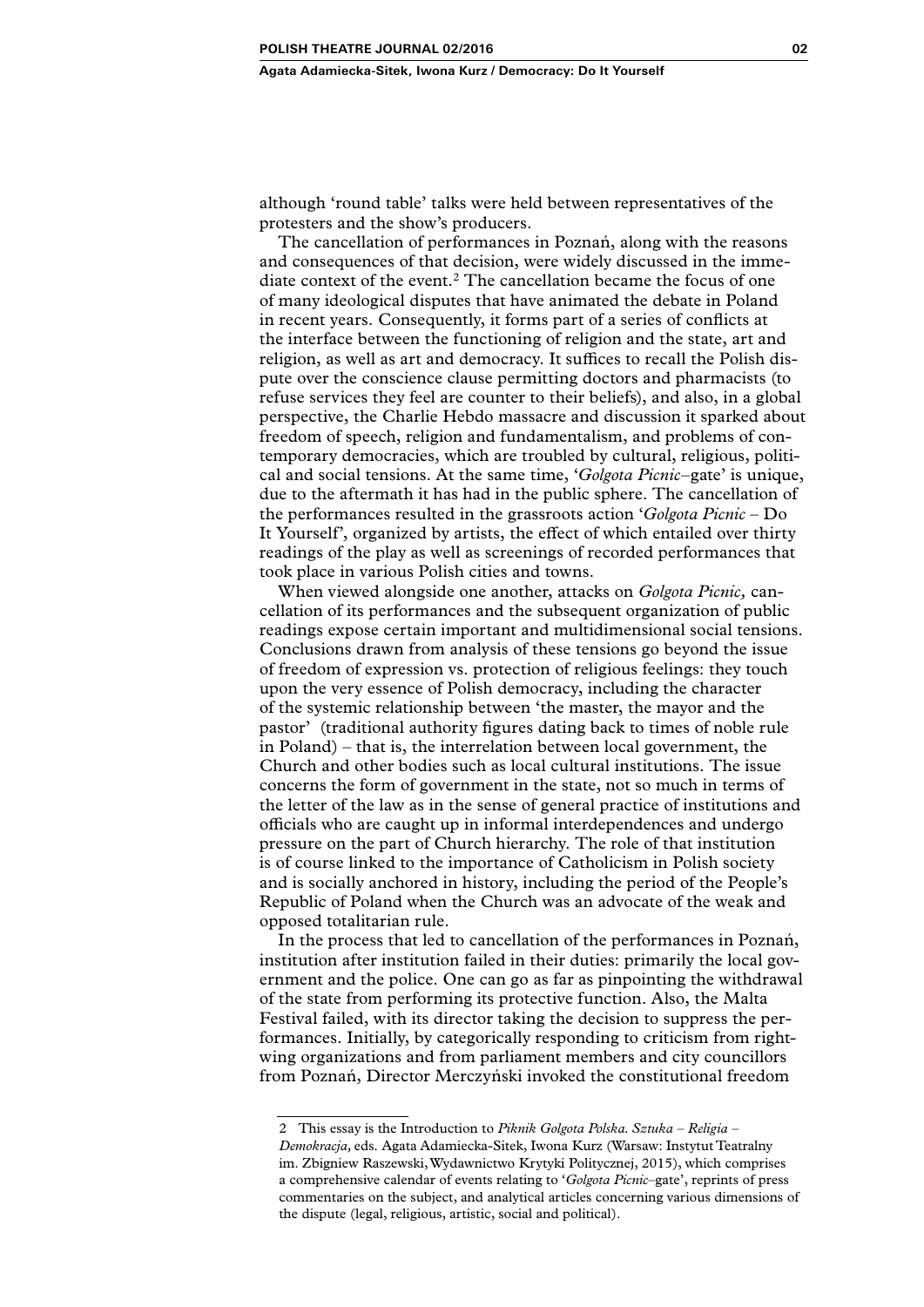of artistic expression and the right of access to culture, only to ultimately act against those very rights by deciding to apply preventive censorship. This occurred within a situation of particular pressure on the part of Catholic organizations and the Church, following Archbishop Stanisław Gądecki's public call for nationwide protests and riots and the hope expressed by him that when faced with such threats the police would refuse to support the festival.<sup>3</sup> This scenario was in fact realized when in the face of announced protests estimated to involve fifty thousand participants, the Poznań police department pleaded powerlessness, which ran counter to the Police Act. Public safety was to be the argument justifying the act of censorship – the primary alibi invoked in cases of violating democratic freedom in many contemporary ideological disputes.

# **Censorship and Agency**

To understand what manifested itself with unprecedented strength through the suppression of *Golgota Picnic* in Poznań, one must recognize an entire network of implicit relations that in general are not possible to establish as clear evidence, such as the link between Archbishop Gądecki's statement and the police department's declaration of powerlessness. In Poland today, such concatenations pose a real threat to freedoms of expression, artistic creativity and civil liberties. One must recognize what role was played in the situation by Ryszard Grobelny, four-term mayor of Poznań (1998–2014), an adherent of 'Poznań values' that are a perfect example of a union of ideological conservatism and economic neoliberalism. Grobelny refused to support the festival organizers and weakened their position by publicly declaring that he was not planning to attend the Garcia play's performance due to, as he termed it, 'doubts as to the compatibility of the play's contents with values I cherish'.4 One must also analyse Director Merczyński's incoherent argumentation, while fending off attacks by right-wing politicians, who invoked constitutional liberties he was obliged to defend as a culture animator and a trustee of public funding while at the same time declaring that 'the performances of *Golgota Picnic* at Malta Festival Poznań were not subsidized by public funds<sup>'.5</sup> By defending himself in this manner, he both refused basic attributes of public culture such as the willingness to tackle difficult and not necessarily universally accepted topics, and representing a multiplicity of views and rationales, while at the same time legitimizing the power of the 'ordinary taxpayer' in whose name the question was raised: by what right is public money is being spent on a controversial play? The 'ordinary taxpayer' is a construct, after all, called into

<sup>3</sup> See Archbishop Gądecki's statement (in Polish): http://fakty.tvn24.pl/ aktualnosci%2C59/sztuka-odwazna-czy-obrazoburcza-protesty-przeciw-golgotapicnic%2C440982.html [accessed: 19 August 2015].

<sup>4</sup> See the statement of Poznań's mayor, Ryszard Grobelny:

[http://www.poznan.pl/mim/rzecznik/news,1180/prezydent-o-przedstawianiu-golgota](http://www.poznan.pl/mim/rzecznik/news,1180/prezydent-o-przedstawianiu-golgota-picnic,71444.html)[picnic,71444.html](http://www.poznan.pl/mim/rzecznik/news,1180/prezydent-o-przedstawianiu-golgota-picnic,71444.html) [accessed: 19 August 2015].

<sup>5</sup> *Golgota Picnic in Poland: Documentation of the Events of May – July 2014*, eds. Paweł Płoski and Dorota Semenowicz (Poznań: Malta Foundation, 2014), pp. 103, 150. This book was published by the foundation organizing the festival. It documents the course of events, focusing on all that led to cancellation of the performances by Director Merczyński. The English version was published at the Culture Action Europe website: http://cultureactioneurope.org/files/2015/02/GOLGOTA-PICNIC-dokumentacja-ENG-OK-ISSUUE.pdf.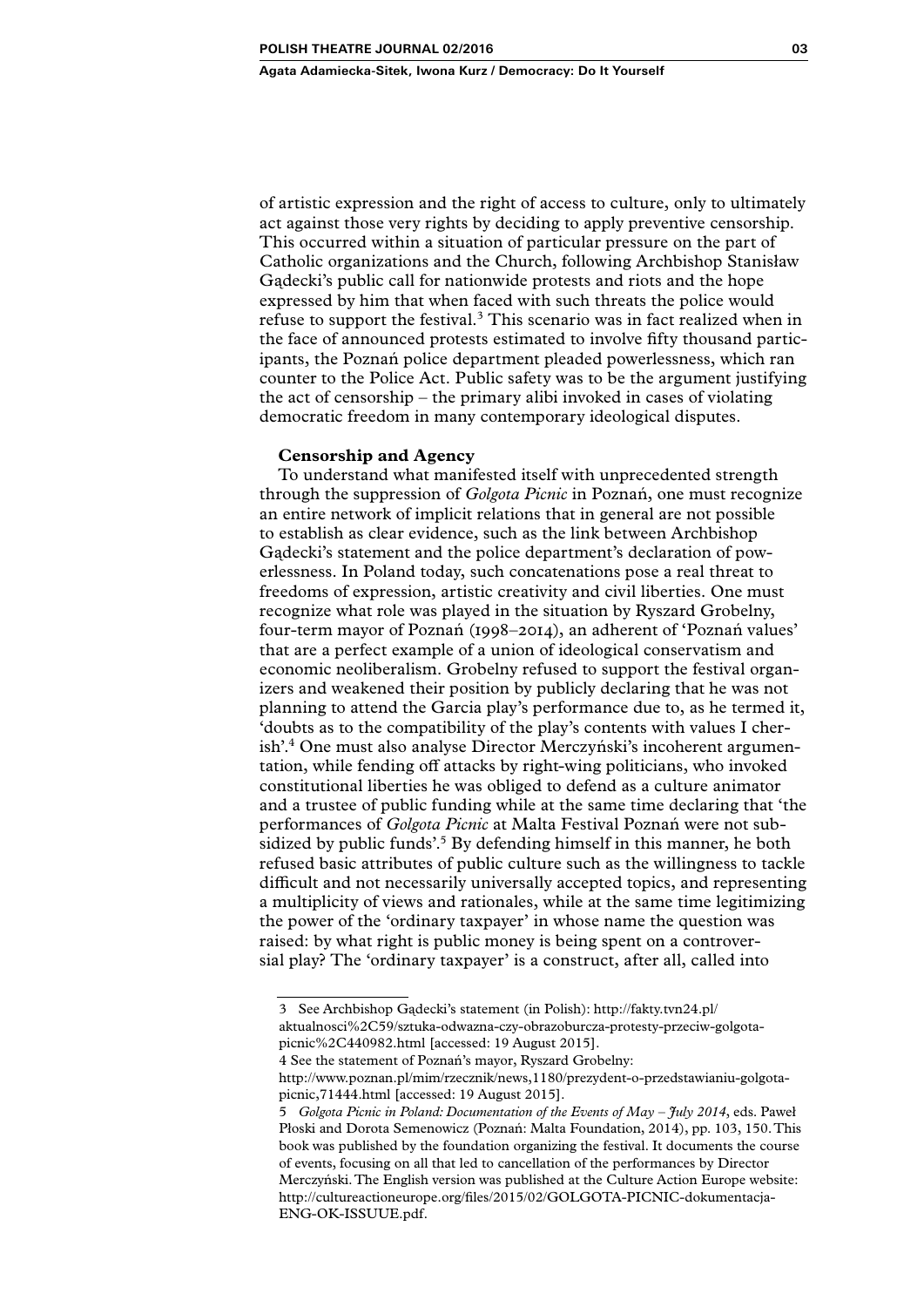#### **Agata Adamiecka-Sitek, Iwona Kurz / Democracy: Do It Yourself**

existence when a politician wishes to undermine the right to publicly fund work that does not comply with the ideology professed by said politician. It is today's most efficient instrument of censorship, in fact, even more effective than the Criminal Code protecting religious feelings in Poland.<sup>6</sup> These complex relations must be taken into account to perceive that *Golgota Picnic*–gate exposes a distinctive nexus of religious, political and economic conditions as no other instance of censorship intervention has since 1989 – conditions that in an implicit yet extremely powerful way curtail the freedom of expression today and determine the public sphere in Poland. In Ewa Majewska's book *Sztuak jako pozór? Cenzura i inne paradoksy upolitycznienia kultury* [*Art as Appearance? Censorship and Other Paradoxes of the Politicization of Culture*, 2013], the author traces the network of these interrelations, although at the time she did not have such a clear example at her disposal. Attempting to define the new dispersed form of censorship, Majewska writes:

The main form of economic censorship lies, in my view, in almost total invisibility of the nexus of religious and political social standards and their economic effects. Limiting the freedom of art bears no economic, religious or political guise, in any case not in its everyday manifestations. In everyday practice of the art world, it constitutes one regime, one form of distribution of what is visible.7

The regime in question was exposed by cancellation of the performances and later by subsequent suppression of screenings of *Golgota Picnic* performance recordings as well as readings of the play announced as part of the civil action '*Golgota Picnic* – Do It Yourself'. Through those events, we could see the operations of censorship in Poland in the name of the protection of religious feelings and political capital associated with them, as well as the implicitly related means of public-funding distribution, recognition on the part of local authorities and institutional security. From these factors arises a particular type of not only protective censorship, as it was termed by Majewska, but also paternalistic protective democracy, in which on one hand public safety must be protected while on the other religious feelings of certain individuals must be protected, the result of which being that along with this, all citizens are protected from the slightest controversy.8

These factors do not exhaust the essence of the events of June 2014 and their ramifications. Activities undertaken as part of the action '*Golgota Picnic* – Do it Yourself' can be termed civic theatre. The point was for citizens to reclaim their agency by establishing a public stage available for their undertakings, an agora in the literal sense that would

<sup>6</sup> In accordance with Article 196 of the Code: 'Whoever offends religious feelings of other people, insulting publicly the subject of religious worship or space reserved for public performance of religious rites, shall be liable to a fine, limitation of liberty or imprisonment up to two years'.

<sup>7</sup> Ewa Majewska, *Sztuka jako pozór? Cenzura i inne paradoksy upolitycznienia kultury*  (Kraków: Korporacja Ha!art, 2013), p. 85.

<sup>8</sup> The effectiveness of this rhetoric and its cynical foundation was recently argued by Jan Klata, who openly admitted having employed it to end director Oliver Frljic's work on the production of *Non-Divine Comedy: Remains* at the Stary Theatre in Kraków. See 'Nothing Else Matters: Jan Klata in Conversation with Dariusz Kosiński', *Polish Theatre Journal*, 2015.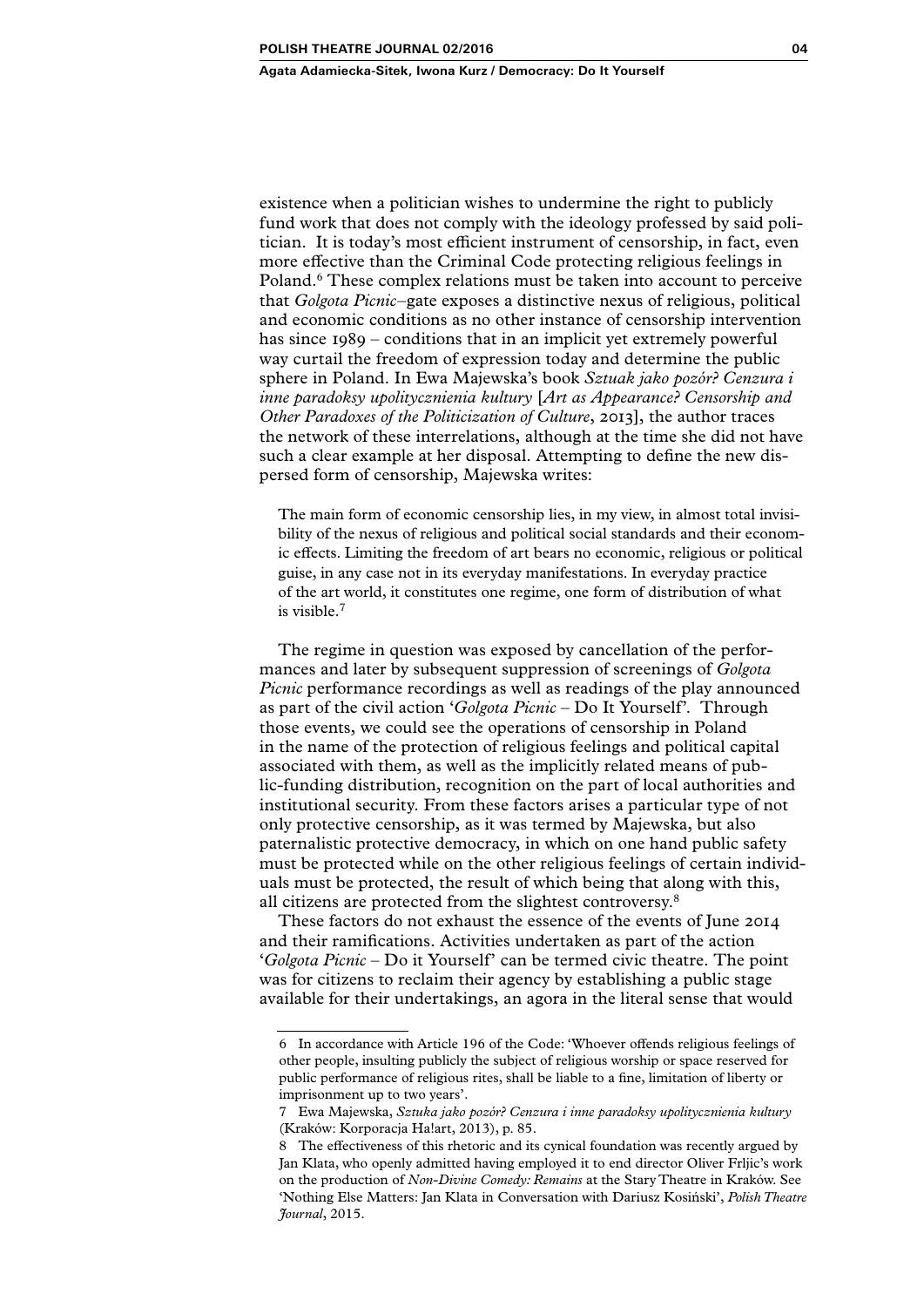abolish the hegemony of the mediatized spectacle of power. An agora as an agonistic public sphere, according to Chantal Mouffe, being a space of political mobilization of passion and confrontation allowing for immediate performance by all social actors.<sup>9</sup> It doesn't necessarily lead to finding a compromise. On the contrary, the value lies in breaking the post-political order and the consensual violence appropriate to it through creating a situation where diverse views and demands can immediately confront one another. The consensus, which in this case was to be the recognition of an allegedly endangered public safety as the highest value, is replaced by an open conflict of groups, which clearly would not lead to any compromise solution.

However, what played out on the streets of Polish cities and towns – involving from a dozen to more usually several hundred protesters – in no way resembled a vision created by media-fuelled blackmail that had predicted a demonstration some fifty-thousand strong including unmanageable violence that certain citizens were allegedly ready to use in order to prevent others from participating in a form of culture that those certain citizens find unacceptable. Instead, organized in a nation-wide grassroots network, the indignant social group responding to '*Golgota Picnic* – Do it Yourself' called the bluff on a spectacle that had been performed over the heads of society: these citizens claimed the stage themselves and exposed a certain truth about the social situation in a particularly conflict-prone area. First of all, however, they opted for participation, which is the condition of democratic politics that is truly threatened, not by the unresolved conflict of attitudes playing out in the public sphere, but by alienation and by a sense of lack of agency.10

Circumstances of preparing and organizing these events – which were then cancelled under pressure in Lublin, Chorzów, Jaworzno and Szczecin, and carried out under threat of violence in Białystok, Gdańsk, Warsaw and Bydgoszcz, and realized in the form of dialogue between differing parties in Wrocław and ultimately in Poznań – are examples of the public impact of art, and provide diagnostic material on the topic of how democracy functions in Poland. At the same time, opposition against censorship at the Malta Festival bore features of a social laboratory, an example of ideological litigation in public space, and a starting point to pose a more general question about the nature of the society we live in: to what extent are social and political divisions and legal solutions appropriate to contemporary societies still valid in them? "*Golgota Picnic*–gate", therefore, allows both to offer a certain diagnosis, and at the same time to put forward questions regarding the future and concerning political community in Poland.

<sup>9</sup> See Chantal Mouffe, A*gonistics: Thinking the World Politically*, trans. by Barbara Szelewa (Warsaw: Wydawnictwo Krytyki Politycznej, 2015).

<sup>10</sup> The largest protest – around a thousand participants – was held during the screening of a *Golgota Picnic* recording at the Polski Theater in Bydgoszcz on 27 June 2014. It was, however, a peaceful manifestation, with participants were praying, singing and chanting nationalist slogans, such as 'Not Islamic, not secular, but Roman Catholic Poland'.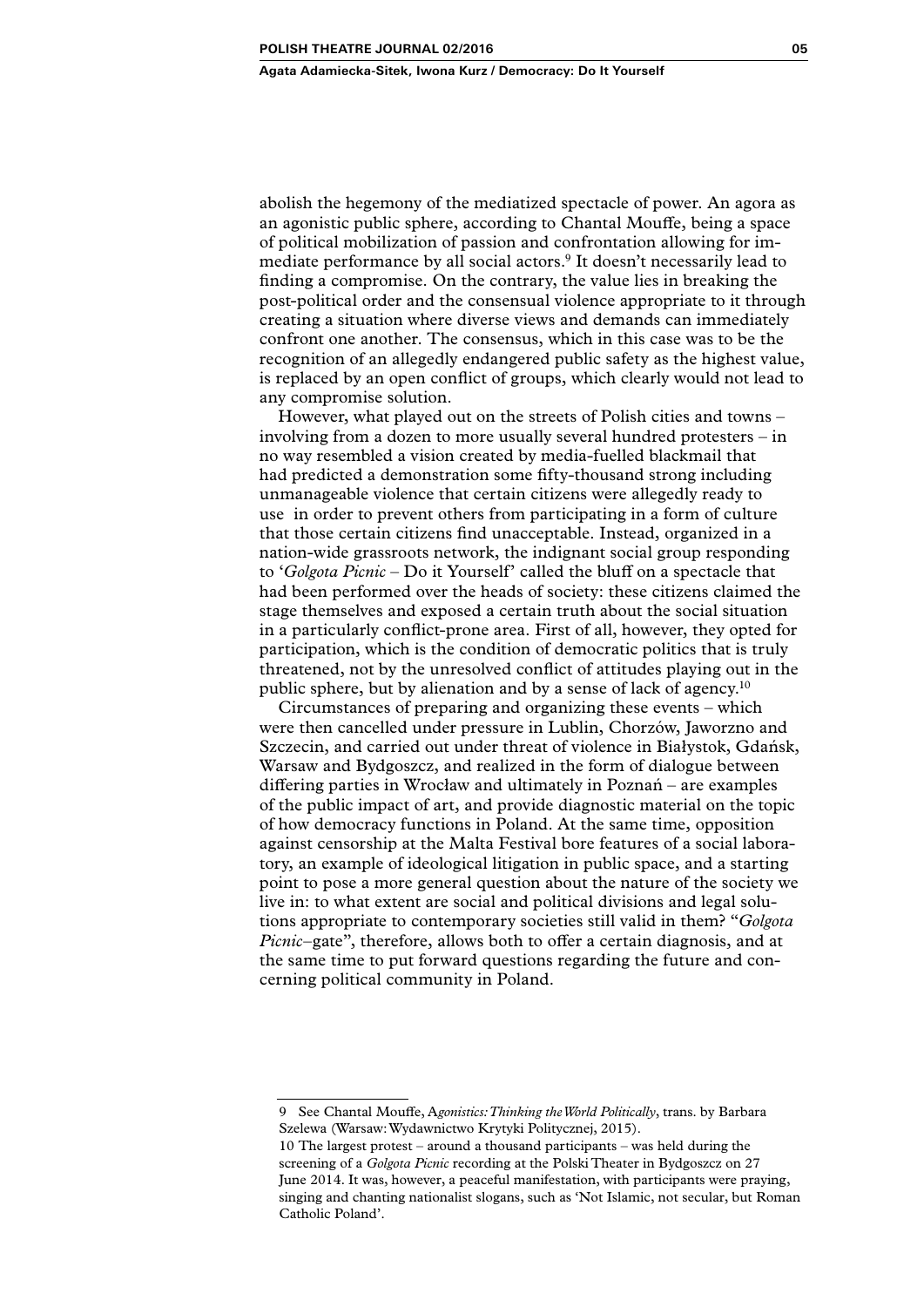### **Religion and Democracy**

At first, the entire thing played out on an already well-recognized field in which two factions collide with one another: 'contemporaries', that is, supporters of a contemporary state based on separation of government and religion, and 'traditionalists' who derive basic community-shaping values from religion, at the same time placing it in a privileged position to other world views. That division has become strongly polarized in Poland, and it was reinforced as a result of institutionalized engagement of political parties, media and the Church on a chosen side. This makes it difficult, not to say impossible, to conduct any substantive debate: we observe on both sides deepening trenches and barbed wire.

A secular state does not mean a secular society, of course, to paraphrase John Rawls' view; however, the basic function of democracy is to ensure equal expression in the public sphere to adherents of differing views. Charles Taylor was among those to point it out in a direct polemic with Jürgen Habermas – the issue does not concern the relationship between democracy and religion, but rather how democracy can and should allow expression to various voices, including religion.<sup>11</sup> The simple division into 'contemporaries' and 'traditionalists' becomes even more complicated when we view it not only in a local contest but also more broadly, in light of the function that religion fulfils today.<sup>12</sup> As early as the beginning of the 1990s, Gilles Kepel wrote of 'God's revenge', as he termed the return of fundamentalist attitudes in all three major monotheistic religions. Kepel's diagnosis, reluctantly accepted at the time, became confirmed for many observers after 9/11.<sup>13</sup> In Kepel's interpretation, religion, repressed in the 'modern world', has returned in full force as a sphere absorbing tensions and conflicts that result from rapid modernization. Religion has provided language that allows description of subsequent crises and 'apocalypses' in the Western world, especially when this world is viewed from the margins that perceive Western-style modernization as an export product or even aggression from outside. Religion is also a sphere of expression of dignity for those who feel left out of the modernizing process – particularly, one might add, in its newest, neo-liberal edition, to acknowledge the political and economic dimensions of these processes.

In the case of Poznań events, the first signs of opposition against Golgota Picnic performances had appeared precisely from the side of religious community organizations – like the Rosary Crusade – and were only later taken over by representatives of the institutionalized Church. In the Polish context, the role of the Church as the voice of social anger is crucial, and is used for such purposes as reinforcing the institution's claims to deciding about the entirety of public life in Poland.

One of the consequences of 'God's revenge' – a rather obvious one, if one adopts Kepel's reasoning – is also the intrusion of religion into the public sphere. The distinction between what is private and what is public

<sup>11</sup> See articles by both authors in Judith Butler, Jürgen Habermas, et al, *The Power of Religion in the Public Sphere* (New York: Columbia University Press, 2011).

<sup>12</sup> Or 'lemmings' and 'mohair berets', as these groups are known in Poland, pitting the alleged thoughtlessness of the Civic Platform Party followers against right-wing politics run thanks to old ladies enamoured of the Church and its priesthood.

<sup>13</sup> Gilles Kepel, *Revenge of God: The Resurgence of Islam, Christianity, and Judaism in the Modern World*, trans. by Agnieszka Adamczak (Warsaw: Wydawnictwo Krytyki Politycznej, 2010).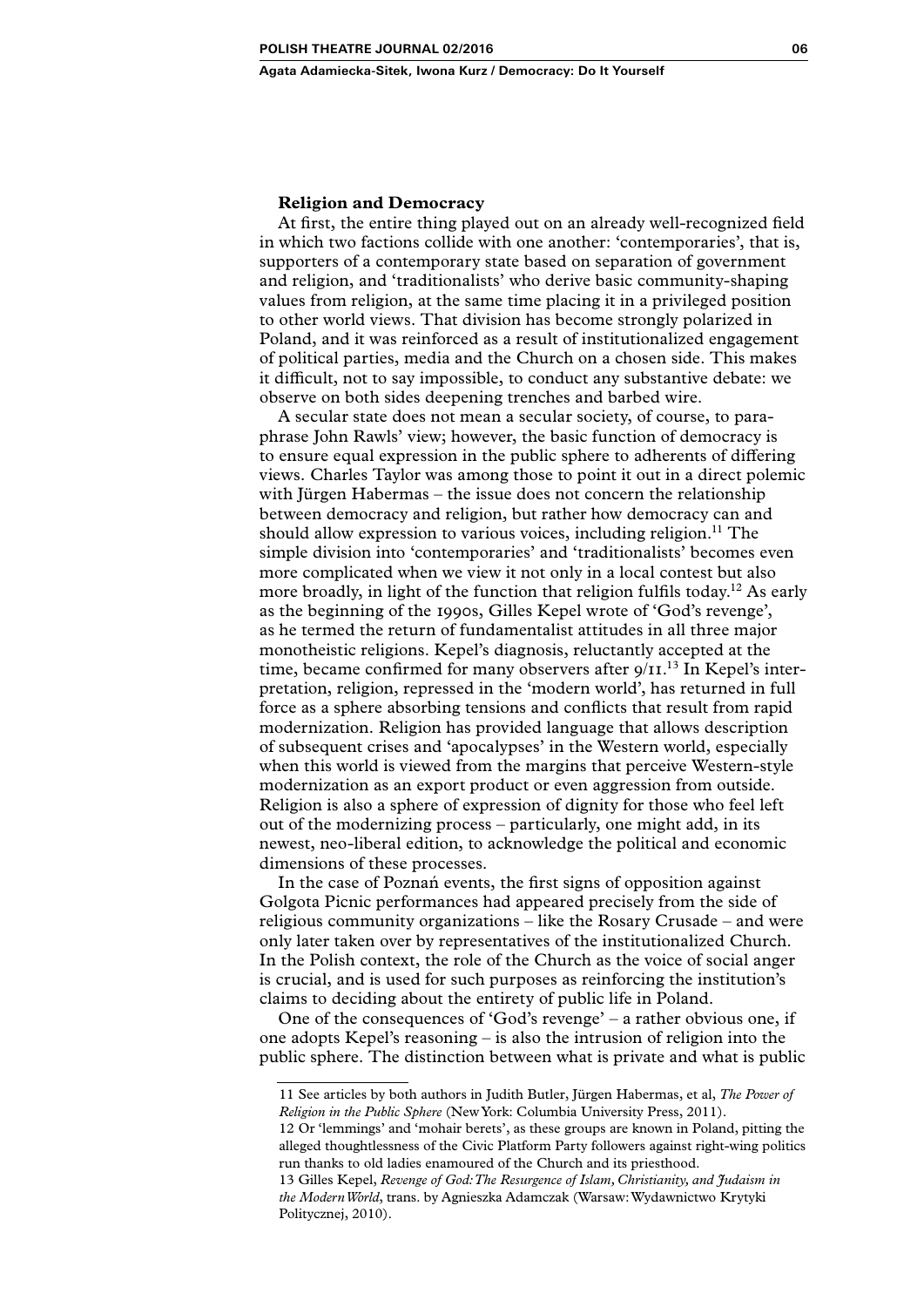results directly from the Enlightenment separation of religion (supposed to be an individual matter) and reason (supposed to govern all that is public). According to Judith Butler, the presence of religion in the public sphere is the question of its survival (one could say it's another side of the 'religious Reconquista').<sup>14</sup> In the context of Polish law – with Article 196 of the Criminal Code protecting 'religious feelings' – this results in pre-emptive measures being very easy to take. The logic fails here that suggests that one cannot feel offended by a text of culture one hasn't seen. It can lead to situations in which the mere threat of prosecution prevents citizens, including artists, from executing their constitutional right to freedom of speech.

## **Art**

Social emotions, including anger and indignation at 'demoralizing' art, should not be underestimated, even if they collide with fundamental democratic values, particularly freedom of speech. Whether they are right or wrong, such arguments referring to another instrument of modernity, namely education, prove ineffective in similar situations. At best, those may become a programme for the future, yet are not suitable for solving current problems.

The lack of transparency in 'Golgota Picnic–gate', however, also stems from the fact that this time 'the other side' was incited to anger – and decided to vent it in the public sphere. The protest was initiated by an informal group communicating via Facebook, then acted out in a dispersed manner in various cities and towns. It was held by activists, directors, actors, curators, critics and culture-institute employees. Their first reaction was simple: if we can't get to know a given work of art in its proper context (the suppressed Malta Festival performance), let's transpose it – in full compliance with all current laws – into the public sphere. In this simplest meaning, the '*Golgota Picnic* – Do It Yourself' action proved performatively effective.

Two models of theatre or theatre activity worked very well in '*Golgota Picnic* – Do It Yourself'. In the majority of places, semi-staged readings were organized, or screenings of a production recording of García's play. The classic mode of a work's reception was therefore preserved, in effect – in the antagonistic context – essentially reinforcing a division into two sides. This was particularly apparent at a semi-staged reading in Warsaw's Defilad Square, where on a separate, raised platform stage, actors read the text aloud and a crowd gathered around them – interested in the reading on one side, on the other opposed to it. An unusual performance was created – particularly in its audio dimension – with the voices of actors, cries, prayers and chants of protesters and reactions of those who came to listen to the reading mingled together.15 This reproduced, nevertheless, the division in the audience.

The reading organized in Poznań had a different appearance, yet a certain polyphony was also articulated in which prayers, cries and other forms of jamming were superimposed onto the voices of the actors

<sup>14</sup> Butler, Habermas, et al*.*

<sup>15</sup> See the recording of the Defilad Square reading on 27 June 2014, edited by Michał Libera and Wojtek Zrałka-Kossakowski ('the populist' project): [http://www.](http://www.krytykapolityczna.pl/artykuly/kultura/20140722/golgota-picnic-odczytanie) [krytykapolityczna.pl/artykuly/kultura/20140722/golgota-picnic-odczytanie](http://www.krytykapolityczna.pl/artykuly/kultura/20140722/golgota-picnic-odczytanie) [accessed: 17 August 2015].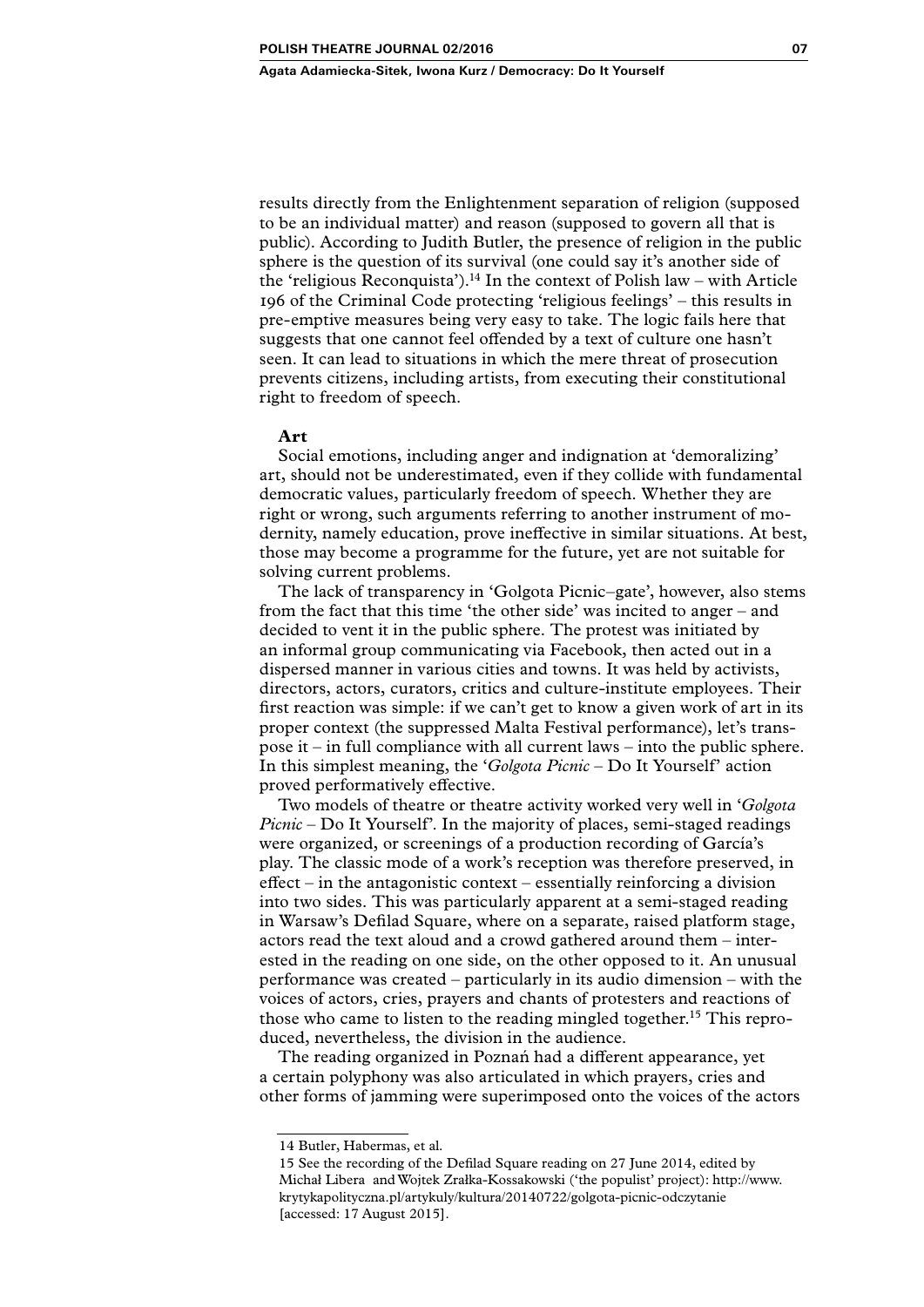reading. However, this took place in the space of Wolności Square in Poznań, without any division into stage and audience. Theatre gave way to action, seizing subsequent participants: the play disappeared, giving way to agora and performative agonicity. In that sense, the Poznań reading, literally replacing the censored performance in the time and space it was supposed to have been presented, turned into a metonymy for the entire action.

While evidencing the performative success of the action, one can of course talk about the counter productiveness of censorship, bearing in mind, however, its other implicit and elaborate effect: self-censorship. The role of art as a laboratory of social change, or at least of discussion on the subject, becomes seriously threatened as a result of cultural-institution directors backing out of difficult or risky situations, which can also sway artists toward self-censorship and limit the critical function of art. The Malta Festival established a bad precedent, unfortunately.<sup>16</sup> All the more so in a situation in which the public sphere is shrinking under the influence of persistent neoliberal colonization and attempts to change it into a sphere of capitalist production and consumption, with the role of public cultural institutions continuing to grow steadily. They are the ones that should create conditions for questioning ideological foundations of consumer society and should enable practices seeking to contest hegemony.

#### **Democracy Once More**

Performative effectiveness does not automatically mean political effectiveness, or – to be precise – not in every dimension. One can speculate as to what extent events around Golgota Picnic influenced the changes in Poznań's local authorities: as a result of local elections, Jacek Jaśkowiak, a Civic Platform Party candidate for mayor, replaced Ryszard Grobelny (after sixteen years in office). Certainly the right of freedom of expression was confirmed, at least temporarily. The idea of treating the public sphere as a field of civic conflict, to cite Mouffe again, was being practiced live. Mouffe is accused at times of naivety (a simple objection, as it is easier to assume that people devour one another rather than that they argue), but far more frequently is acknowledged for complete familiarization with the economic dimension of contemporary disputes.

The case of *Golgota Picnic* in Poland makes this dimension apparent. Along with the nexus of ideological, political and financial interdependencies described above, its true meaning lies yet elsewhere. The 'God's revenge' articulated by the performance's opponents is the result of derailed modernization, the most extreme manifestation of which is a society not so much contemporary but neo-liberal, ruled not by the 'invisible hand of the market' but by 'invisible capital'. Paradoxically then, those who read Golgota Picnic aloud and those who protest against reading it could perhaps meet on the same side – according to this approach, they become situated together on reality's margins and on the margins of the

16 It is worth noting that the Helsinki Foundation for Human Rights issued a guide for people and institutions of culture who find themselves in similar situations. See Dominika Bychawska-Siniarska, Dorota Głowacka, *How to Defend the Freedom of Art? A Practical Guide by the Helsinki Foundation for Human Rights*, 2014,

[http://www.obserwatorium.org/images/www%20final%20wolnosc%20artystyczna.pdf](http://www.obserwatorium.org/images/www final wolnosc artystyczna.pdf) [accessed: 17 August 2015].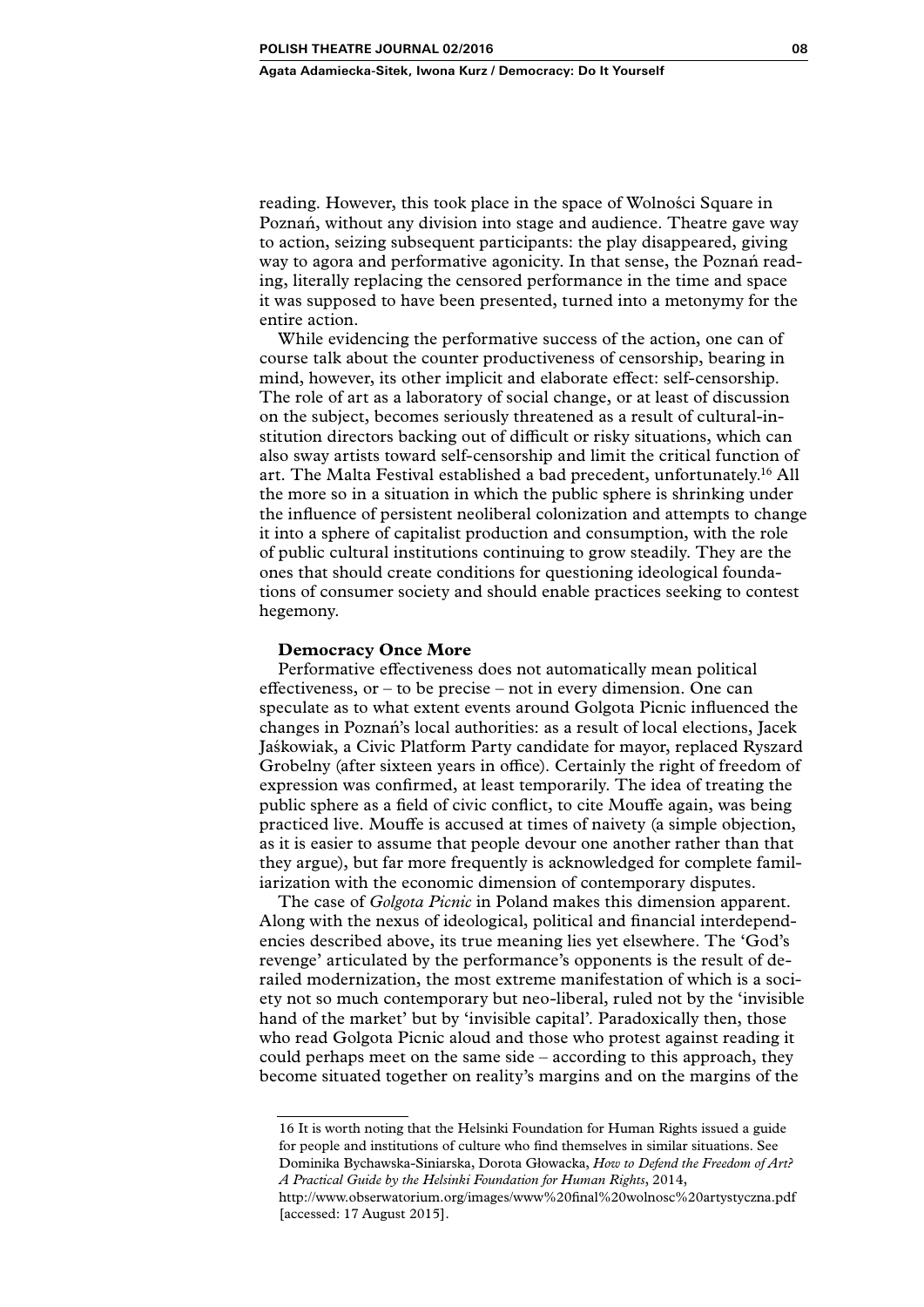rule of invisible currents, implicit interdependencies and obscure decision-making. The actual difficulty for the democracy dispute in Poland, however, arises from the fact that in today's society a struggle is perpetrated for contemporaneity, which doesn't yet exist, and for construction of community in a situation in which modernity and its rules don't exist anymore, abolished by the rules of post-political neoliberalism.

Opponents of Golgota Picnic displayed an anger caused by the possibility of a play being performed that could potentially offend their feelings. Its defenders expressed their anger caused by the prohibition and impossibility of seeing a production that could turn out to be inspiring or irritating. *Demos* has a right to have feelings, but in order to became people it must step beyond the subjectivity of its own experience. However, upon what can we build a potential community if not on emotions? Does a value exist upon which modern society can base itself? The question – as well as the task – remains open.

Translated by Karolina Sofulak

Originally published in *Piknik Golgota Polska. Sztuka – religia – demokracja* [*Golgota Picnic Poland: Art – Religion – Democracy*], eds. Agata Adamiecki-Sitek, Iwona Kurz (Warsaw: Instytut Teatralny im. Zbigniewa Raszewskiego, Wydawnictwo Krytyki Politycznej, 2015), pp. 5-18.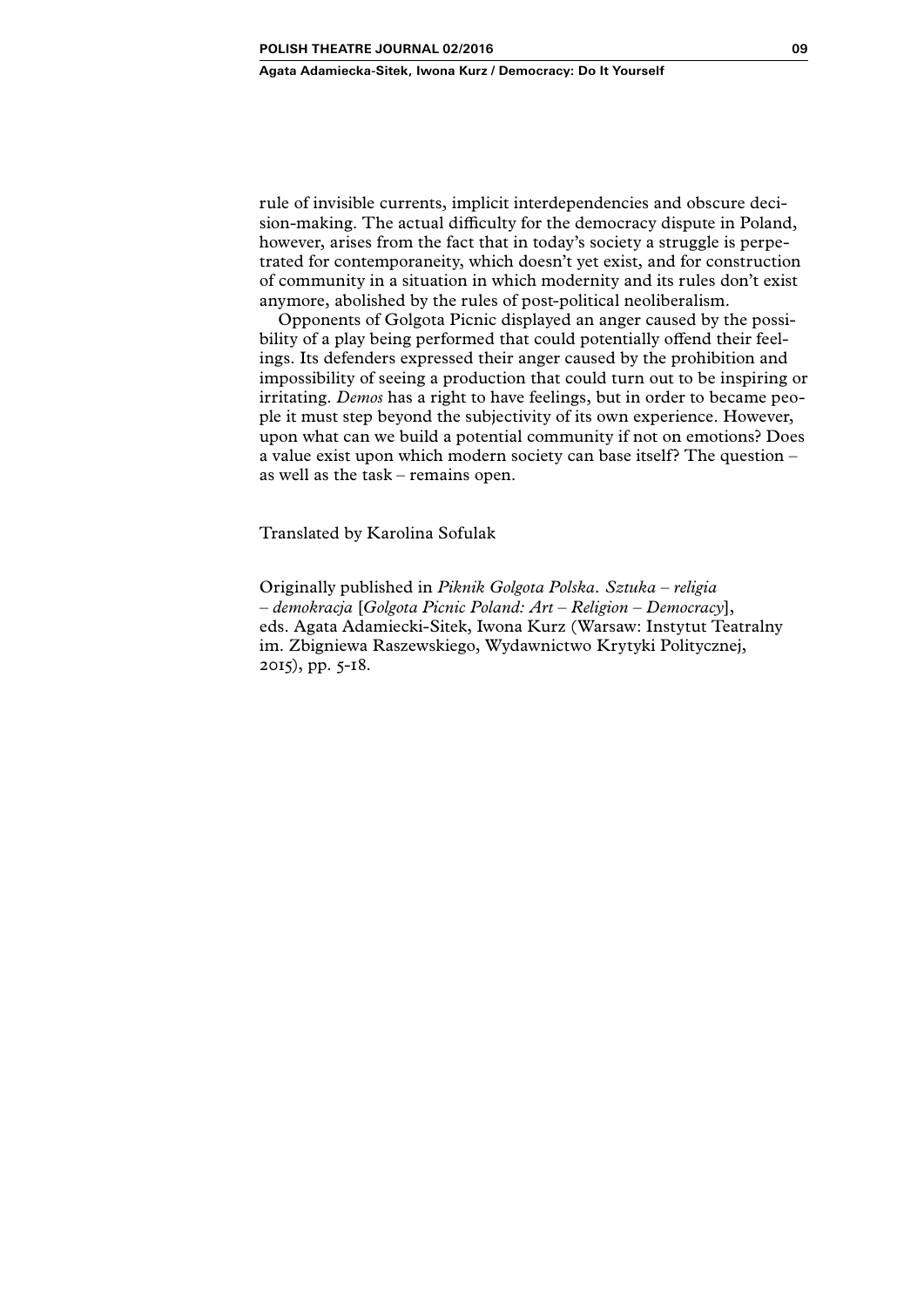## WORKS CITED

Butler, Judith, Habermas, Jürgen, et al, *The Power of Religion in the Public Sphere* (New York: Columbia University Press, 2011)

Bychawska-Siniarska, Dominika, Głowacka, Dorota, *How to Defend the Freedom of Art? A Practical Guide by the Helsinki Foundation for Human Rights*, 2014, [http://www.obserwatorium.org/images/www%20final%20]( http://www.obserwatorium.org/images/www final wolnosc artystyczna.pdf) [wolnosc%20artystyczna.pdf]( http://www.obserwatorium.org/images/www final wolnosc artystyczna.pdf) [accessed: 17 August 2015]

Kepel, Gilles, *Revenge of God: The Resurgence of Islam, Christianity, and Judaism in the Modern World*, trans. by Agnieszka Adamczak, (Warsaw: Wydawnictwo Krytyki Politycznej, 2010)

Majewska, Ewa, *Sztuka jako pozór? Cenzura i inne paradoksy upolitycznienia kultury* (Kraków: Korporacja Ha!art, 2013)

Mouffe, Chantal, *Agonistics: Thinking the World Politically*, trans. by Barbara Szelewa, (Warsaw: Wydawnictwo Krytyki Politycznej, 2015)

'Nothing Else Matters: Jan Klata in Conversation with Dariusz Kosiński', *Polish Theatre Journal*, 2015

Płoski, Paweł, Semenowicz, Dorota (eds.), *Golgota Picnic in Poland: Documentation of the Events of May – July 2014* (Poznań: Malta Foundation, 2014)